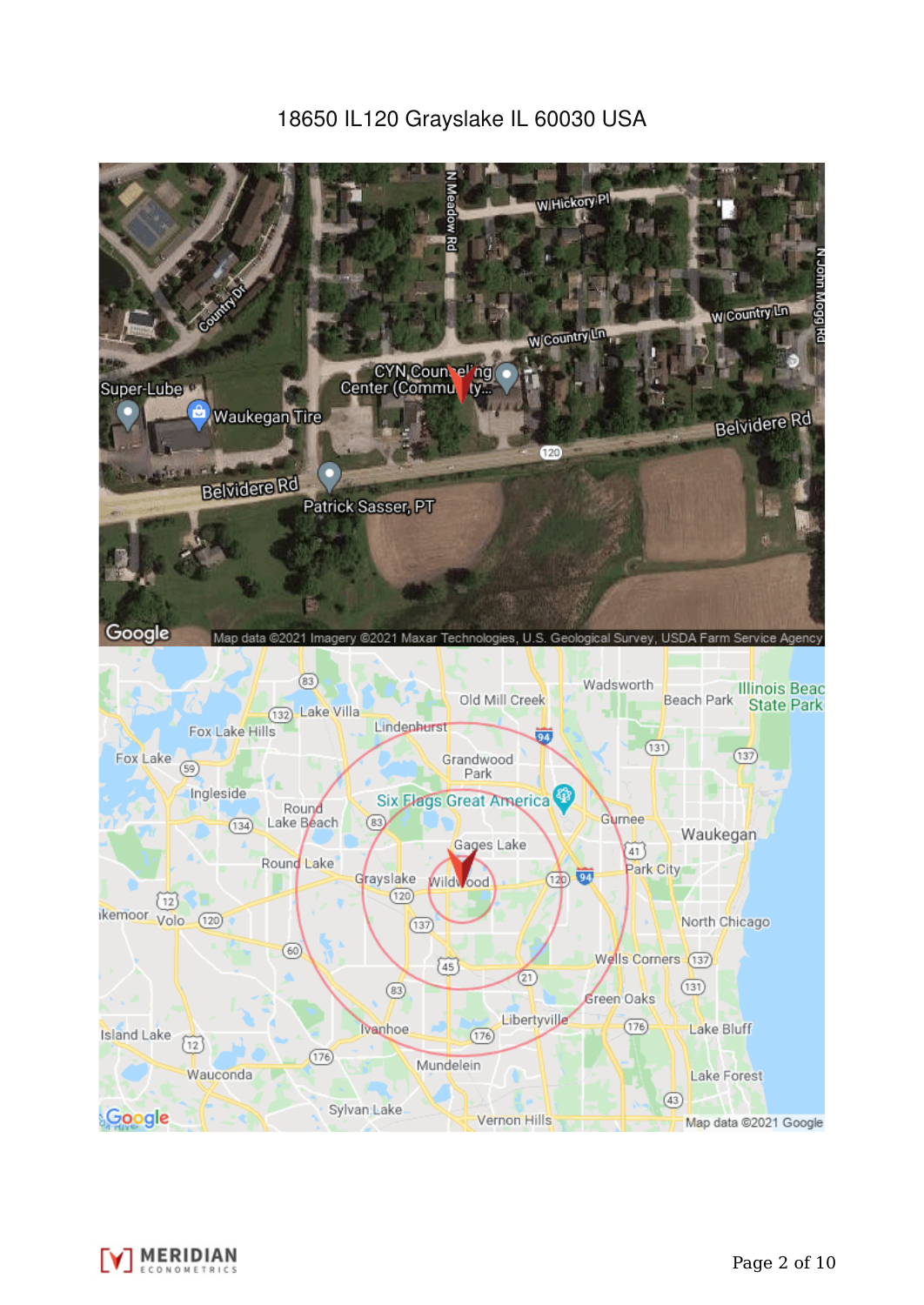Age 1 mi



Age 3 mi



Age 5 mi





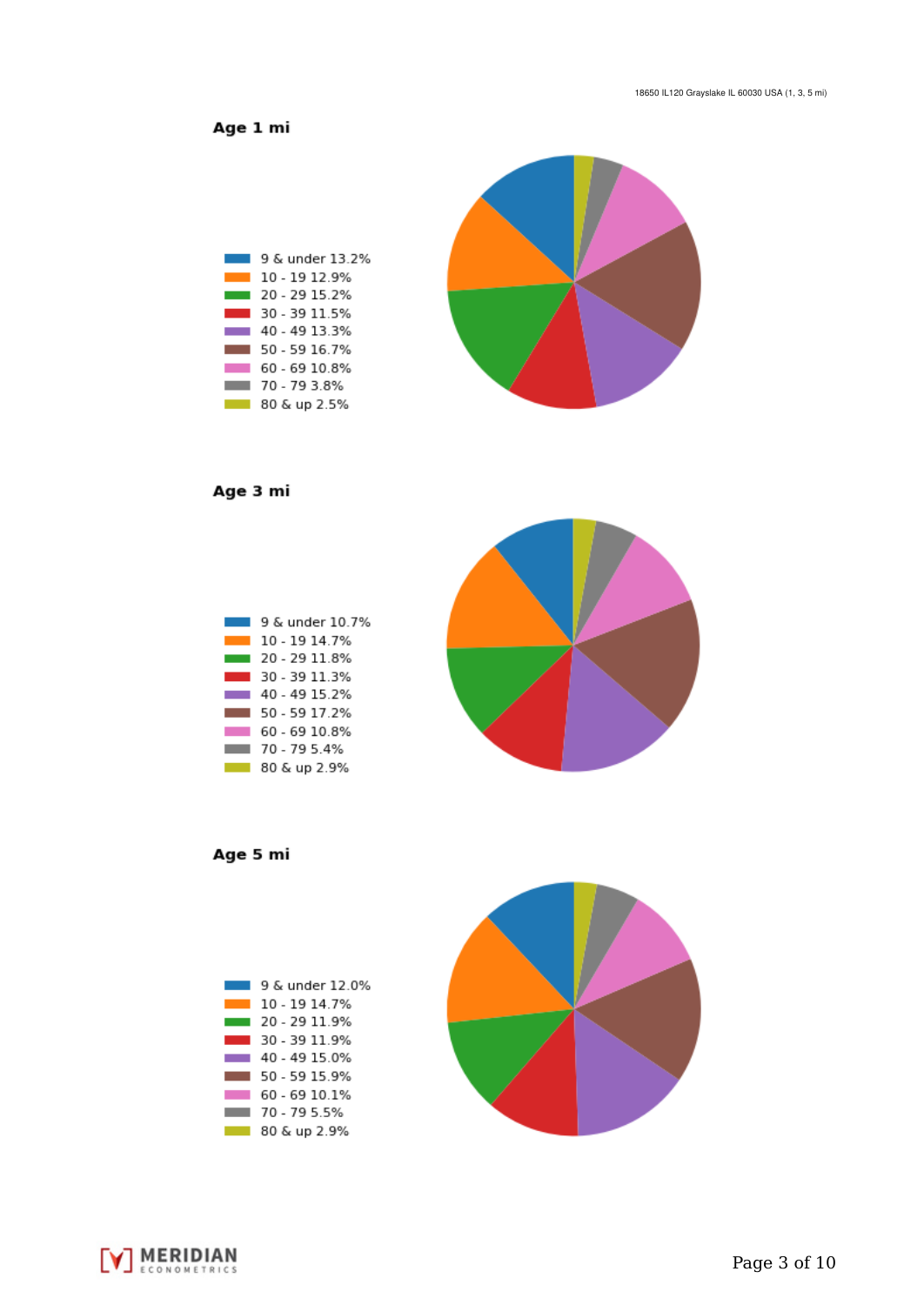## Income 1 mi



#### Income 3 mi

| Less than \$15K 5.3%   |
|------------------------|
| \$15K to \$25K 5.0%    |
| \$25K to \$35K 4.2%    |
| \$35K to \$45K 5.0%    |
| \$45K to \$60K 7.6%    |
| \$60K to \$100K 22.5%  |
| \$100K to \$150K 21.6% |
| \$150K or More 28.8%   |



Income 5 mi



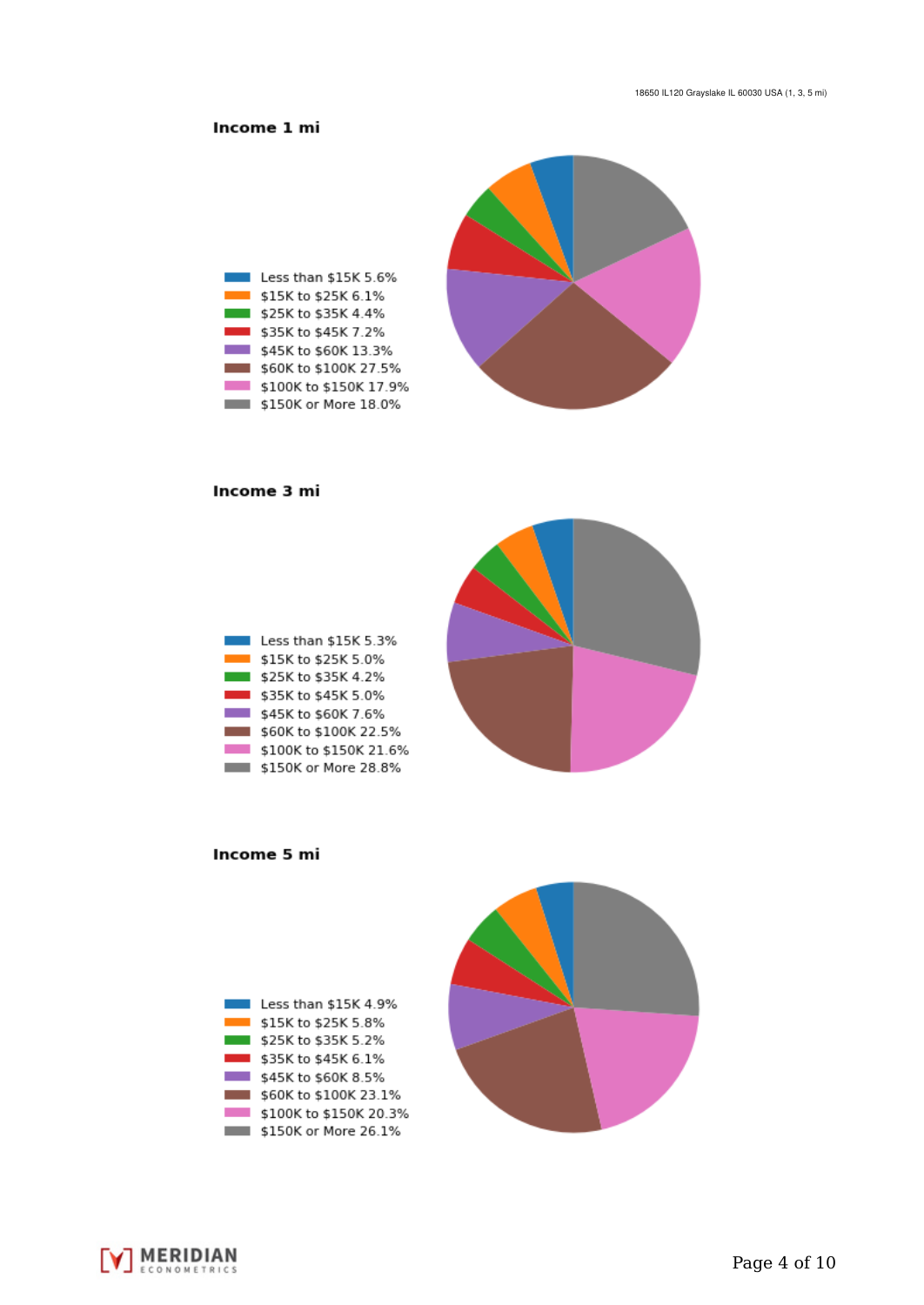



#### Race 3 mi







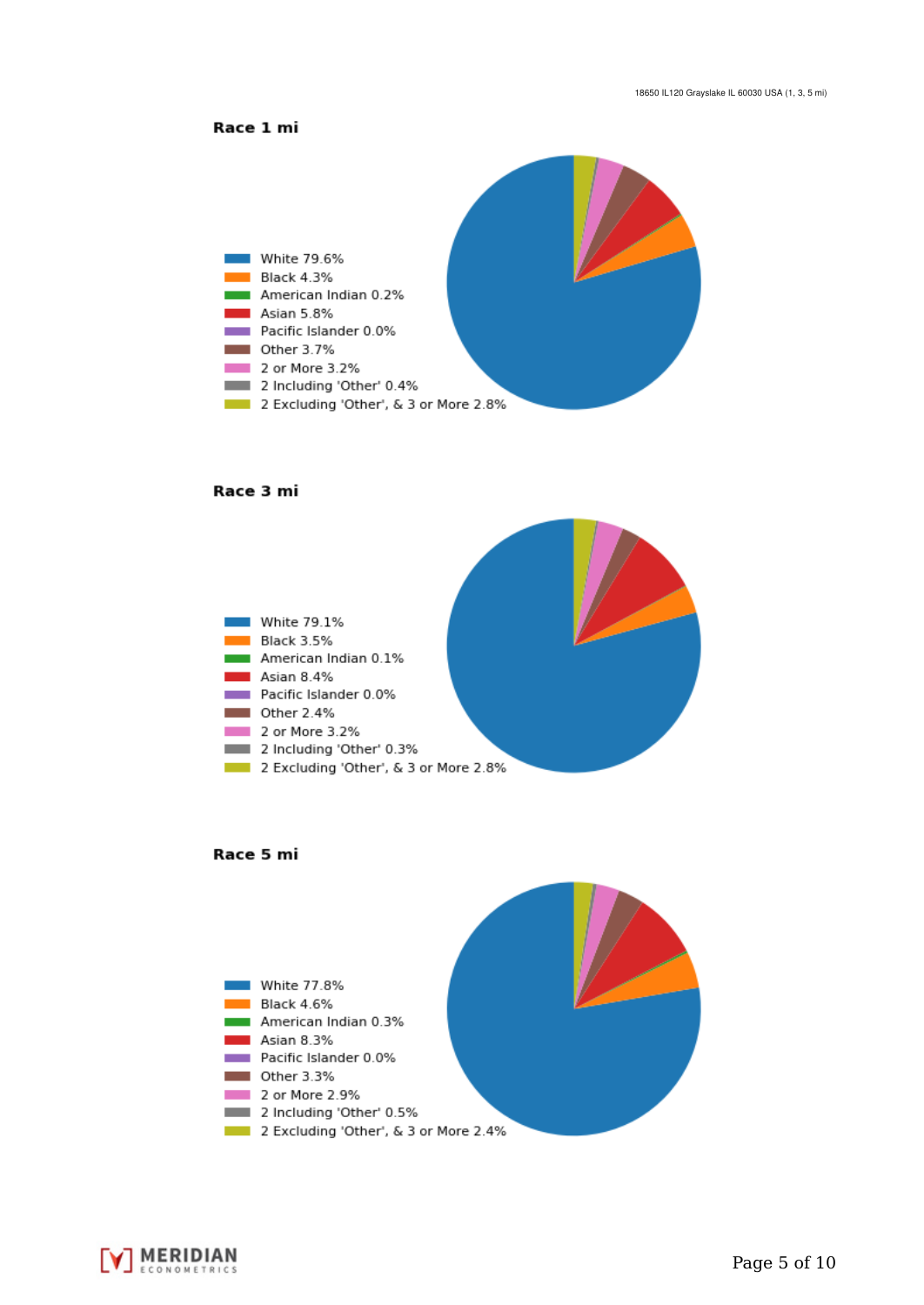### Edu 1 mi



#### Edu 3 mi







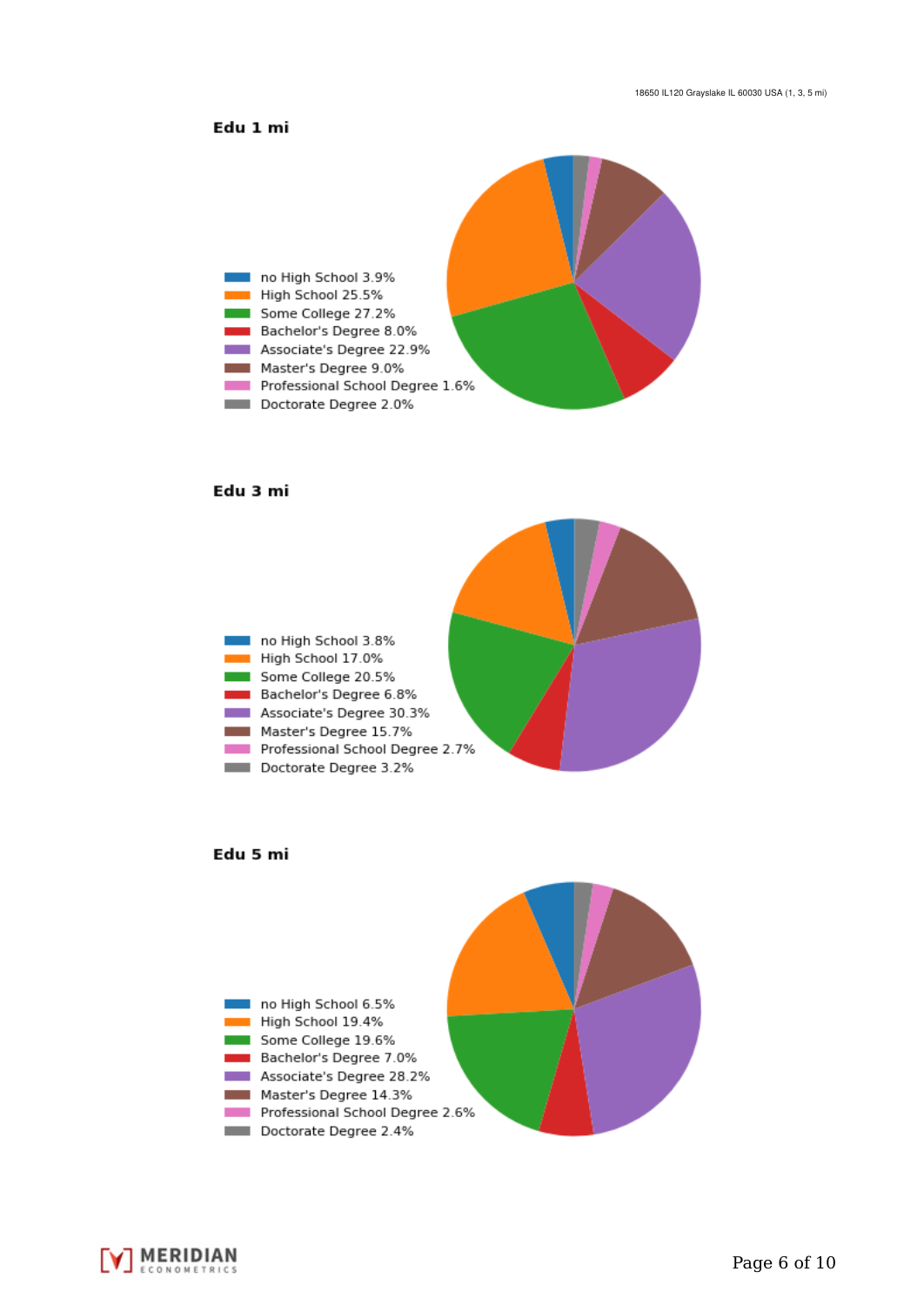|                         |        |         | 18650 IL120 Grayslake IL 60030 USA (1, 3, 5 mi) |
|-------------------------|--------|---------|-------------------------------------------------|
| General                 | 1 mi   | 3 mi    | 5 mi                                            |
| <b>Target Market</b>    | 6,418  | 42,977  | 128,189                                         |
| <b>Total Population</b> | 6,418  | 42,977  | 128,189                                         |
| <b>Total Households</b> | 2,384  | 15,769  | 45,909                                          |
| Median Household Income | 99,794 | 112,543 | 102,585                                         |
| Median Age              | 45     | 42      | 40                                              |
| Median Age Male         | 43     | 41      | 38                                              |
| Median Age Female       | 46     | 43      | 41                                              |
| Age By Sex              | 1 mi   | 3 mi    | 5 mi                                            |
|                         |        |         |                                                 |
| <b>Total Male</b>       | 3,309  | 21,451  | 63,719                                          |
| (M) under 5             | 316    | 1,214   | 3,601                                           |
| (M) 5 to 9              | 167    | 1,138   | 4,298                                           |
| (M) 10 to 14            | 155    | 1,650   | 4,578                                           |
| (M) 15 to 17            | 118    | 933     | 3,139                                           |
| (M) 18 and 19           | 90     | 517     | 1,776                                           |
| (M) 20                  | 72     | 288     | 962                                             |
| (M) 21                  | 45     | 316     | 892                                             |
| (M) 22 to 24            | 161    | 930     | 2,890                                           |
| (M) 25 to 29            | 258    | 1,171   | 3,385                                           |
| (M) 30 to 34            | 205    | 1,221   | 3,802                                           |
| (M) 35 to 39            | 170    | 1,244   | 3,936                                           |
| (M) 40 to 44            | 134    | 1,410   | 4,524                                           |
| (M) 45 to 49            | 267    | 1,797   | 5,015                                           |
| (M) 50 to 54            | 256    | 1,763   | 5,171                                           |
| (M) 55 to 59            | 304    | 1,866   | 4,785                                           |
| (M) 60 and 61           | 112    | 674     | 1,837                                           |
| (M) 62 to 64            | 155    | 824     | 2,202                                           |
| (M) 65 and 66           | 57     | 418     | 1,132                                           |
| (M) 67 to 69            | 54     | 409     | 1,208                                           |
| (M) 70 to 74            | 68     | 704     | 1,895                                           |
| (M) 75 to 79            | 51     | 357     | 1,309                                           |
| (M) 80 to 84            | 64     | 295     | 753                                             |
| (M) 85 and older        | 29     | 311     | 629                                             |
| <b>Total Female</b>     | 3,110  | 21,526  | 64,469                                          |
| (F) under 5             | 153    | 1,081   | 3,574                                           |
| (F) 5 to 9              | 210    | 1,157   | 3,973                                           |
| (F) 10 to 14            | 201    | 1,515   | 4,566                                           |
| (F) 15 to 17            | 153    | 1,015   | 2,918                                           |
|                         | 111    | 681     |                                                 |
| (F) 18 and 19           |        |         | 1,916                                           |
| $(F)$ 20                | 19     | 190     | 894                                             |
| $(F)$ 21                | 27     | 263     | 742                                             |
| (F) 22 to 24            | 186    | 852     | 2,446                                           |
| (F) 25 to 29            | 210    | 1,052   | 3,063                                           |
| (F) 30 to 34            | 235    | 1,200   | 3,839                                           |
| (F) 35 to 39            | 126    | 1,200   | 3,735                                           |
| (F) 40 to 44            | 228    | 1,621   | 4,661                                           |
| (F) 45 to 49            | 228    | 1,704   | 4,969                                           |
| (F) 50 to 54            | 224    | 1,885   | 5,471                                           |
| (F) 55 to 59            | 289    | 1,862   | 5,018                                           |
| (F) 60 and 61           | 82     | 486     | 1,465                                           |
| (F) 62 to 64            | 135    | 905     | 2,409                                           |
| (F) 65 and 66           | 66     | 395     | 1,173                                           |
| (F) 67 to 69            | 33     | 533     | 1,489                                           |
| (F) 70 to 74            | 48     | 757     | 2,208                                           |
| (F) 75 to 79            | 75     | 520     | 1,636                                           |
| (F) 80 to 84            | 38     | 251     | 991                                             |
| (F) 85 and older        | 31     | 401     | 1,314                                           |
| <b>Household Income</b> | 1 mi   | 3 mi    | 5 mi                                            |
| Less than \$10,000      | 103    | 393     | 1,219                                           |
| \$10,000 to \$14,999    | 29     | 449     | 1,035                                           |
| \$15,000 to \$19,999    | 55     | 304     | 1,066                                           |
| \$20,000 to \$24,999    | 91     | 492     | 1,587                                           |
| \$25,000 to \$29,999    | 39     | 232     | 844                                             |
| \$30,000 to \$34,999    | 66     | 428     | 1,529                                           |
| \$35,000 to \$39,999    | 108    | 390     | 1,264                                           |
| \$40,000 to \$44,999    | 65     | 399     | 1,558                                           |
| \$45,000 to \$49,999    | 45     | 304     | 1,141                                           |
|                         |        |         |                                                 |
| \$50,000 to \$59,999    | 272    | 893     | 2,750                                           |
| \$60,000 to \$74,999    | 311    | 1,450   | 4,231                                           |
| \$75,000 to \$99,999    | 344    | 2,096   | 6,387                                           |
| \$100,000 to \$124,999  | 223    | 1,880   | 5,341                                           |
| \$125,000 to \$149,999  | 205    | 1,522   | 3,978                                           |
| \$150,000 to \$199,999  | 210    | 1,886   | 5,201                                           |
| \$200,000 or More       | 219    | 2,649   | 6,778                                           |

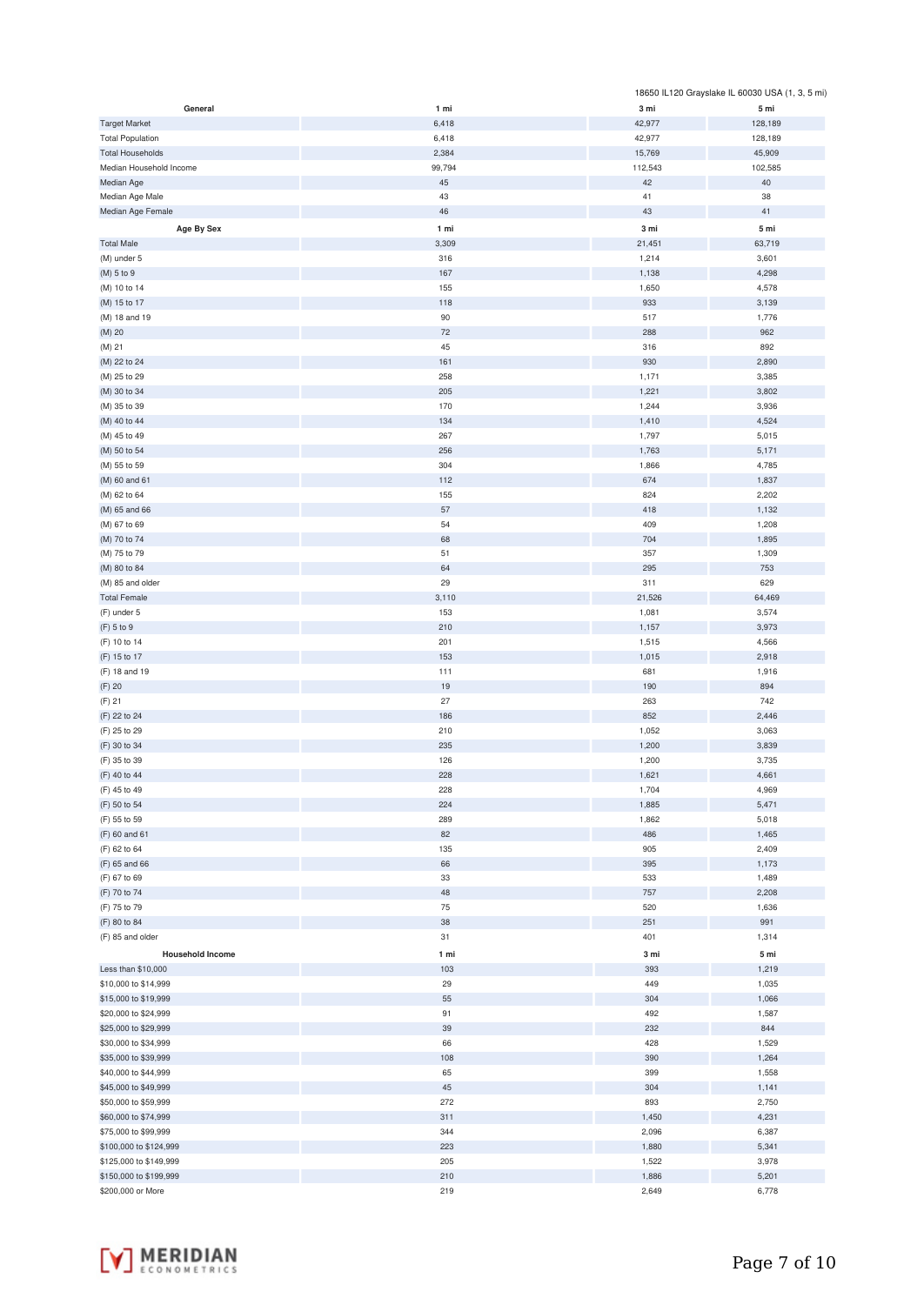|                                                   |                            |                | 18650 IL120 Grayslake IL 60030 USA (1, 3, 5 mi) |
|---------------------------------------------------|----------------------------|----------------|-------------------------------------------------|
| Race                                              | 1 mi                       | 3 mi           | 5 mi                                            |
| <b>White Alone</b>                                | 5,276                      | 35,113         | 102,682                                         |
| Black or African American Alone                   | 288                        | 1,566          | 6,008                                           |
| American Indian and Alaska Native Alone           | 10                         | 56             | 356                                             |
| Asian Alone                                       | 386                        | 3,748          | 10,955                                          |
| Native Hawaiian and Other Pacific Islander Alone  | $\mathbf 0$                | 21             | 36                                              |
| Some Other Race Alone<br>Two or More Races        | 245<br>213                 | 1,057<br>1,416 | 4,321<br>3,830                                  |
| Two Races Including Some Other Race               | 30                         | 154            | 637                                             |
| Two Races Excluding Some Other Race, and Three or |                            |                |                                                 |
| More Races                                        | 184                        | 1,262          | 3,193                                           |
| Hispanic / Latino                                 | 1 mi                       | 3 mi           | 5 mi                                            |
| Not Hispanic or Latino                            | 5,426                      | 38,575         | 106,130                                         |
| Hispanic or Latino                                | 992                        | 4,402          | 22,058                                          |
| <b>Marital Status</b>                             | 1 mi                       | 3 mi           | 5 mi                                            |
| Population 15 years and older                     | 5,216                      | 35,222         | 103,598                                         |
| Male 15 years and older                           | 2,671                      | 17,449         | 51,241                                          |
| (M) Never Married                                 | 983                        | 5,484          | 16,701                                          |
| (M) Now Married                                   | 1,283                      | 10,090         | 29,888                                          |
| (M) Married, Spouse Present                       | 1,197                      | 9,638          | 28,477                                          |
| (M) Married, Spouse Absent                        | 86<br>31                   | 452<br>140     | 1,411<br>486                                    |
| (M) Separated<br>(M) Other                        | 55                         | 312            | 925                                             |
| (M) Widowed                                       | 43                         | 395            | 917                                             |
| (M) Divorced                                      | 362                        | 1,481          | 3,734                                           |
| Female 15 years and older                         | 2,545                      | 17,772         | 52,357                                          |
| (F) Never Married                                 | 887                        | 4,863          | 14,159                                          |
| (F) Now Married                                   | 1,244                      | 9,919          | 29,169                                          |
| (F) Married, Spouse Present                       | 1,146                      | 9,376          | 27,575                                          |
| (F) Married, Spouse Absent                        | 98                         | 543            | 1,594                                           |
| (F) Separated                                     | 42                         | 173            | 628                                             |
| (F) Other                                         | 56                         | 370            | 966                                             |
| (F) Widowed                                       | 103                        | 1,154          | 4,020                                           |
| (F) Divorced                                      | 311                        | 1,837          | 5,009                                           |
| <b>Home Value</b>                                 | 1 mi                       | 3 mi           | 5 mi                                            |
| <b>Total Owner Occupied Housing Units</b>         | 1,598                      | 12,204         | 35,763                                          |
| Less than \$10,000                                | 19                         | 94             | 336                                             |
| \$10,000 to \$14,999                              | $\mathsf{O}\xspace$        | 23             | 67                                              |
| \$15,000 to \$19,999                              | 29                         | 58             | 144                                             |
| \$20,000 to \$24,999                              | $\mathsf{O}\xspace$        | $\mathbf{1}$   | 31                                              |
| \$25,000 to \$29,999                              | $\mathsf{O}\xspace$        | 5              | 53                                              |
| \$30,000 to \$34,999                              | $\mathsf{O}\xspace$        | 10             | 13                                              |
| \$35,000 to \$39,999                              | $\pmb{0}$                  | $\mathsf 0$    | 6                                               |
| \$40,000 to \$49,999                              | 10                         | 10             | 57                                              |
| \$50,000 to \$59,999                              | 12                         | 46             | 184                                             |
| \$60,000 to \$69,999                              | $\mathbf 0$<br>$\mathsf 0$ | 43<br>110      | 155<br>435                                      |
| \$70,000 to \$79,999<br>\$80,000 to \$89,999      | 36                         | 189            | 658                                             |
| \$90,000 to \$99,999                              | 5                          | 104            | 582                                             |
| \$100,000 to \$124,999                            | $71\,$                     | 641            | 2,501                                           |
| \$125,000 to \$149,999                            | 126                        | 778            | 2,700                                           |
| \$150,000 to \$174,999                            | 189                        | 1,215          | 3,487                                           |
| \$175,000 to \$199,999                            | 229                        | 830            | 2,556                                           |
| \$200,000 to \$249,999                            | 273                        | 1,767          | 5,093                                           |
| \$250,000 to \$299,999                            | 252                        | 1,910          | 4,651                                           |
| \$300,000 to \$399,999                            | 191                        | 2,305          | 6,079                                           |
| \$400,000 to \$499,999                            | 92                         | 951            | 2,545                                           |
| \$500,000 to \$749,999                            | 40                         | 921            | 2,536                                           |
| \$750,000 to \$999,999                            | 3                          | 112            | 558                                             |
| \$1,000,000 or More                               | 22                         | 68             | 259                                             |
|                                                   |                            |                |                                                 |
| <b>Public Assistance</b>                          | 1 mi                       | 3 mi           | 5 mi                                            |
| <b>Total Households</b>                           | 2,384                      | 15,769         | 45,909                                          |
| With Public Assistance Income                     | 21                         | 166            | 527                                             |
| No Public Assistance Income                       | 2,363                      | 15,603         | 45,381                                          |
| <b>Housing Tenure</b>                             | 1 mi                       | 3 mi           | 5 mi                                            |
| <b>Total Housing Units</b>                        | 2,384                      | 15,769         | 45,909                                          |
| Owner Occupied                                    | 1,598                      | 12,204         | 35,763                                          |
| <b>Renter Occupied</b>                            | 786                        | 3,564          | 10,145                                          |
| <b>Vehicles Available</b>                         | 1 mi                       | 3 mi           | 5 mi                                            |
| <b>Total Vehicles</b>                             | 2,384                      | 15,769         | 45,909                                          |

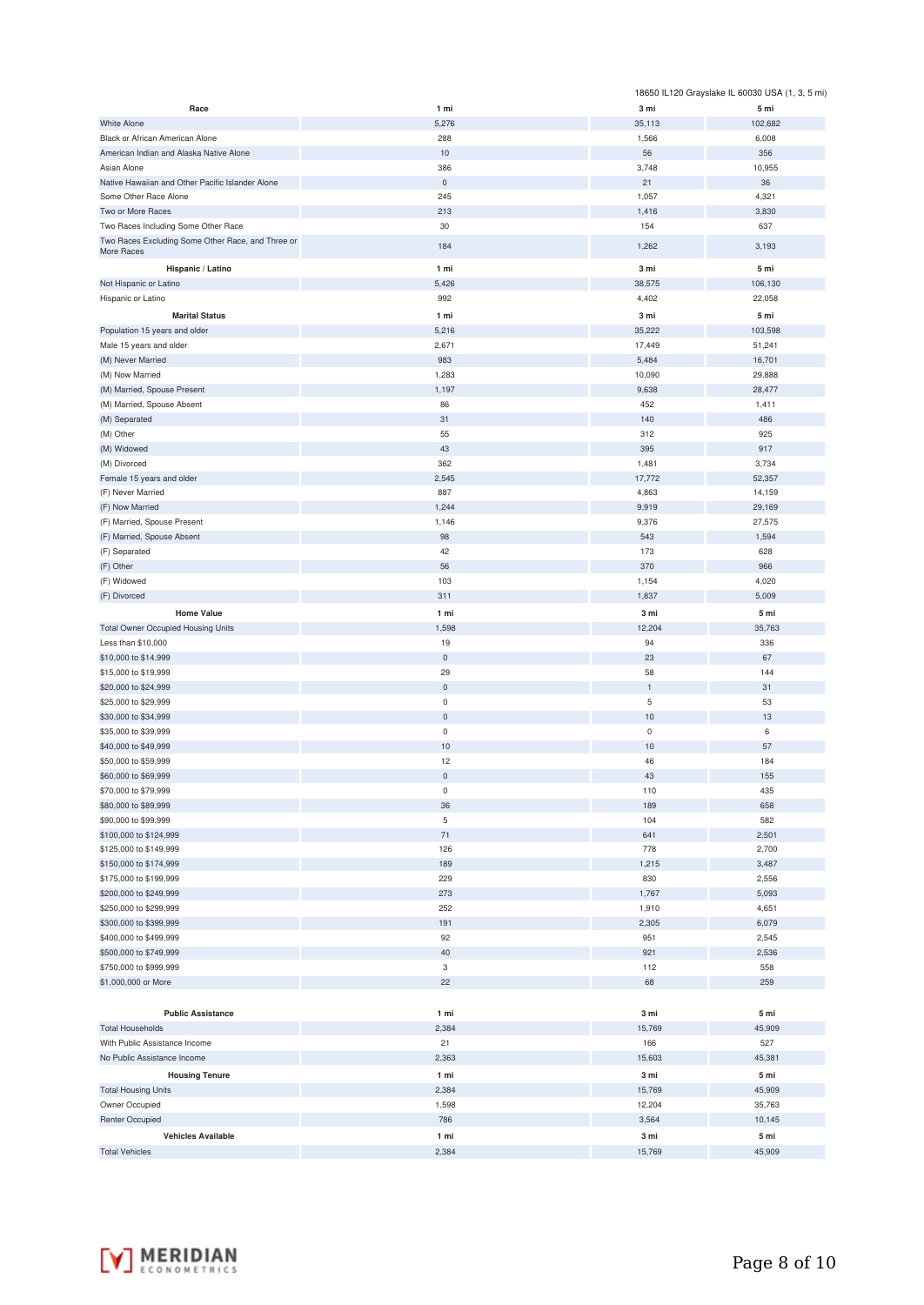|                                                                                               |                |                | 18650 IL120 Grayslake IL 60030 USA (1, 3, 5 mi) |
|-----------------------------------------------------------------------------------------------|----------------|----------------|-------------------------------------------------|
| <b>Education by Sex</b>                                                                       | 1 mi           | 3 mi           | 5 mi                                            |
| Population 25 years and older                                                                 | 4,234          | 29,236         | 85,023                                          |
| Male 25 years and older                                                                       | 2,184          | 14,465         | 41,582                                          |
| (M) No Schooling Completed                                                                    | 12             | 57             | 415                                             |
| (M) Nursery to 4th Grade                                                                      | $\bf 0$        | $\mathbf{1}$   | 188                                             |
| (M) 5th and 6th Grade                                                                         | $\bf 0$        | 3              | 361                                             |
| (M) 7th and 8th Grade                                                                         | $\mathsf 0$    | 34             | 335                                             |
| (M) 9th Grade                                                                                 | 23             | 47             | 235                                             |
| (M) 10th Grade                                                                                | 5              | 40             | 182                                             |
| (M) 11th Grade                                                                                | 14             | 159            | 420                                             |
| (M) 12th Grade, No Diploma                                                                    | 22             | 165            | 533                                             |
| (M) High School Graduate, Ged, or Alternative                                                 | 659            | 2,684          | 8,055                                           |
| (M) Some College, Less than 1 Year                                                            | 208            | 980            | 2,534                                           |
| (M) Some College, 1 or More Years, No Degree                                                  | 319            | 1,892          | 5,279                                           |
| (M) Associate's Degree                                                                        | 208            | 903            | 2,764                                           |
| (M) Bachelor's Degree                                                                         | 488            | 4,306          | 11,915                                          |
| (M) Master's Degree                                                                           | 146            | 2,165          | 5,768                                           |
| (M) Professional School Degree                                                                | 41             | 467            | 1,289                                           |
| (M) Doctorate Degree                                                                          | 39             | 560            | 1,308                                           |
| Female 25 years and older                                                                     | 2,049          | 14,771         | 43,441                                          |
| (F) No Schooling Completed                                                                    | 6              | 96             | 398                                             |
| (F) Nursery to 4th Grade                                                                      | $\bf 0$        | 13             | 151                                             |
| (F) 5th and 6th Grade                                                                         | $\overline{4}$ | 35             | 499                                             |
| (F) 7th and 8th Grade                                                                         | 25             | 110            | 320                                             |
| (F) 9th Grade                                                                                 | $\bf 0$        | 59             | 316                                             |
| (F) 10th Grade                                                                                | 12             | 96             | 385                                             |
| (F) 11th Grade                                                                                | 16             | 82             | 324                                             |
| (F) 12th Grade, No Diploma                                                                    | 25             | 128            | 423                                             |
| (F) High School Graduate, Ged, or Alternative                                                 | 419            | 2,277          | 8,459                                           |
|                                                                                               | 225            | 1,113          | 2,957                                           |
| (F) Some College, Less than 1 Year                                                            | 398            |                |                                                 |
| (F) Some College, 1 or More Years, No Degree                                                  |                | 2,009          | 5,897                                           |
| (F) Associate's Degree                                                                        | 131            | 1,083          | 3,183                                           |
| (F) Bachelor's Degree                                                                         | 481            | 4,562          | 12,069                                          |
| (F) Master's Degree                                                                           | 234            | 2,423          | 6,428                                           |
| (F) Professional School Degree                                                                | 28             | 321            | 902                                             |
| (F) Doctorate Degree                                                                          | 46             | 364            | 729                                             |
| Occupation                                                                                    | 1 mi           | 3 mi           | 5 mi                                            |
| Agriculture, Forestry, Fishing and Hunting, and Mining                                        | 13             | 76             | 206                                             |
| Agriculture, Forestry, Fishing and Hunting                                                    | 13             | 67             | 180                                             |
| Mining, Quarrying, and Oil and Gas Extraction                                                 | $\mathbf 0$    | $\overline{9}$ | 26                                              |
| Construction                                                                                  | 412            | 1,096          | 3,512                                           |
| Manufacturing                                                                                 | 464            | 3,432          | 11,190                                          |
| Wholesale Trade                                                                               | 160            | 1,287          | 2,908                                           |
| <b>Retail Trade</b>                                                                           | 411            | 2,742          | 8,299                                           |
| Transportation and Warehousing, and Utilities                                                 | 168            | 845            | 2,571                                           |
| Transportation and Warehousing                                                                | 131            | 786            | 2,308                                           |
| Utilities                                                                                     | 37             | 60             | 263                                             |
| Information                                                                                   | 15             | 395            | 1,165                                           |
| Finance and Insurance, and Real Estate and Rental<br>and Leasing                              | 239            | 1,944          | 5,109                                           |
| Finance and Insurance                                                                         | 191            | 1,529          | 4,047                                           |
| Real Estate and Rental and Leasing                                                            | 47             | 415            | 1,062                                           |
| Professional, Scientific, and Management, And<br>Administrative and Waste Management Services | 385            | 2,935          | 8,749                                           |
| Professional, Scientific, and Technical Services                                              | 238            | 2,023          | 5,369                                           |
| Management of Companies and Enterprises                                                       | $\mathbf 0$    | 88             | 243                                             |
| Administrative and Support and Waste Management<br>Services                                   | 147            | 825            | 3,137                                           |
| Educational Services, and Health Care and Social<br>Assistance                                | 685            | 4,896          | 13,862                                          |
| <b>Educational Services</b>                                                                   | 267            | 2,199          | 6,469                                           |
| Health Care and Social Assistance                                                             | 417            | 2,697          | 7,393                                           |
| Arts, Entertainment, and Recreation, and                                                      |                |                |                                                 |
| Accommodation and Food Services                                                               | 270            | 1,612          | 5,549                                           |
| Arts, Entertainment, and Recreation                                                           | 81             | 671            | 2,255                                           |
| Accommodation and Food Services                                                               | 189            | 940            | 3,294                                           |
| Other Services, Except Public Administration                                                  | 173            | 939            | 2,803                                           |
| <b>Public Administration</b>                                                                  | 138            | 722            | 1,768                                           |